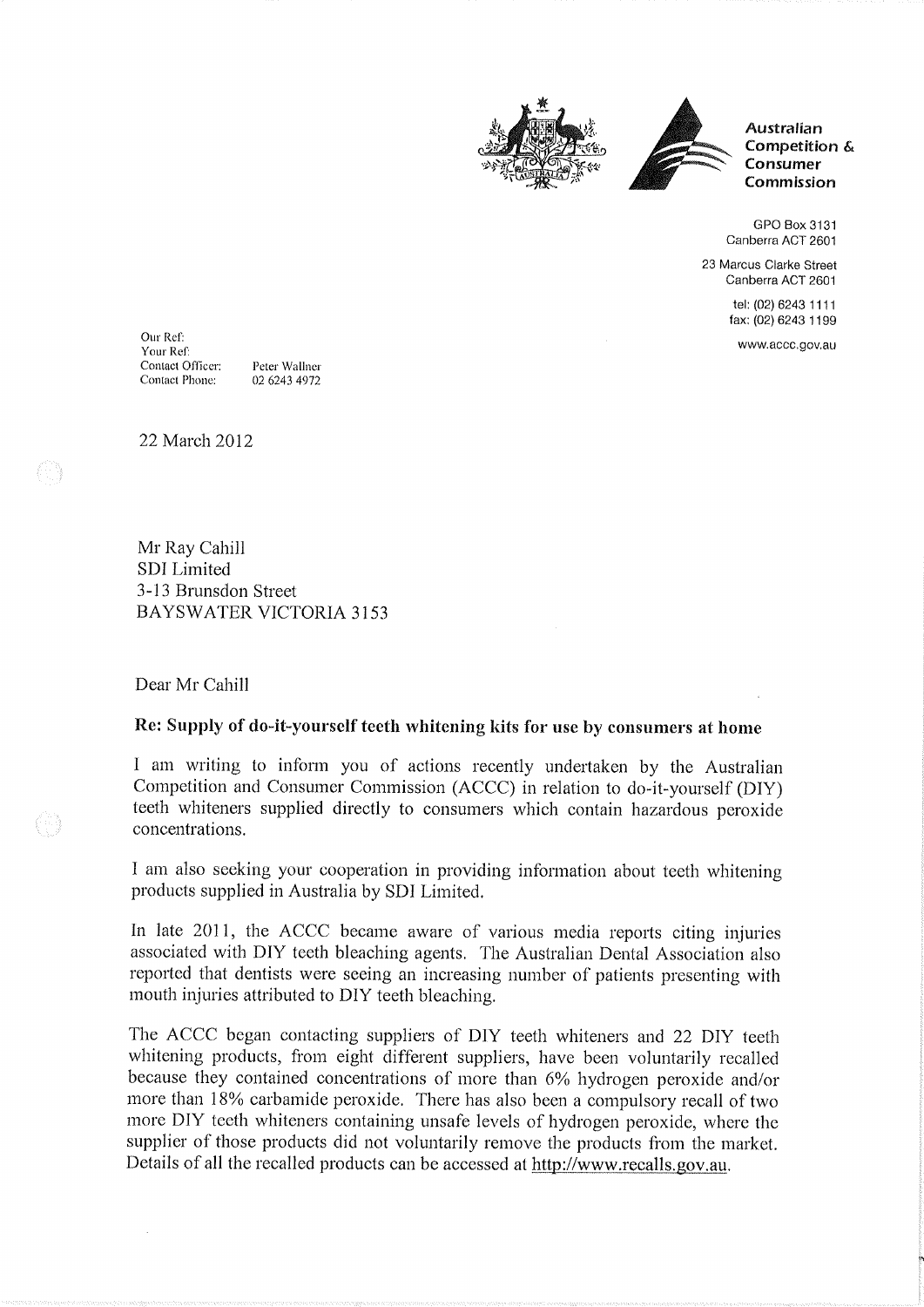It is the position of the ACCC that DIY teeth whitening products containing concentrations of more than 6% hydrogen peroxide and/or more than 18% carbamide peroxide are inherently unsafe for self-administered, at-home use and that they do not comply with the existing provisions of the Poisons Standard for a preparation intended to be taken into the mouth.

The ACCC position reflects the Scheduling Committee Record-of-Reasons (see February and June  $2005:$ http://www.tga.gov.au/archive/committees-ndpscrecord.htm) the position of the Australian Dental Association (see http://www.ada.org.au/about/policies.aspx ), the European Union's Scientific Committee on Consumer Products 2007 "Opinion on Hydrogen peroxide, in its free form or when released, in oral hygiene products and tooth whitening products", and the Dental Board of Australia interim policy made under section 39 of the *Health* Practitioner Regulation National Law Act:

"[that] ... any tooth whitening/bleaching products containing more than 6% concentration of the active whitening/bleaching agent, should only be used by a registered dental practitioner with education, training and competence in whitening/bleaching. (http://www.dentalboard.gov.au/Codesteeth Guidelines/Policies-Codes-Guidelines.aspx)

The ACCC position does not apply to the supply of teeth whitening chemicals (of any concentration) to dental practices or to the use of these products by registered dental practitioners on patients under their direct care and supervision in their surgery/office. However, the ACCC has reason to believe that some dental suppliers and dental practices may be supplying DIY teeth whiteners with unsafe peroxide concentrations for DIY use by consumers at home.

이

(1~)

The ACCC has recently received complaints about the alleged peroxide content of the 'Pola' range of SDI teeth whitening products.

We would appreciate your assistance in communicating the potential hazards associated with teeth whitening to the public and in helping to ensure the safety and compliance of cosmetics supplied by SDI Limited. We would also appreciate being advised of any action being taken by SDI Limited to address the possible supply of over-strength DIY teeth whiteners to consumers for home use.

In addition, please provide the following information in relation to the 'Pola' range of SDI teeth whitening products apparently intended for DIY use and advertised on the SDI Limited website: Poladay, Polanight and Poladay CP.

- 1. Please confirm the peroxide concentrations of the above-mentioned products.
- 2. Please confirm whether these products are intended for DIY teeth whitening by consumers at home. If not, please advise what measures or controls are in place to prevent the supply of these products for DIY use at home.
- 3. Please provide a copy of the packaging and instructions for use of the products.

The supply of any DIY teeth whitening product to a consumer for use at home constitutes the supply of a consumer good under the *Competition and Consumer Act*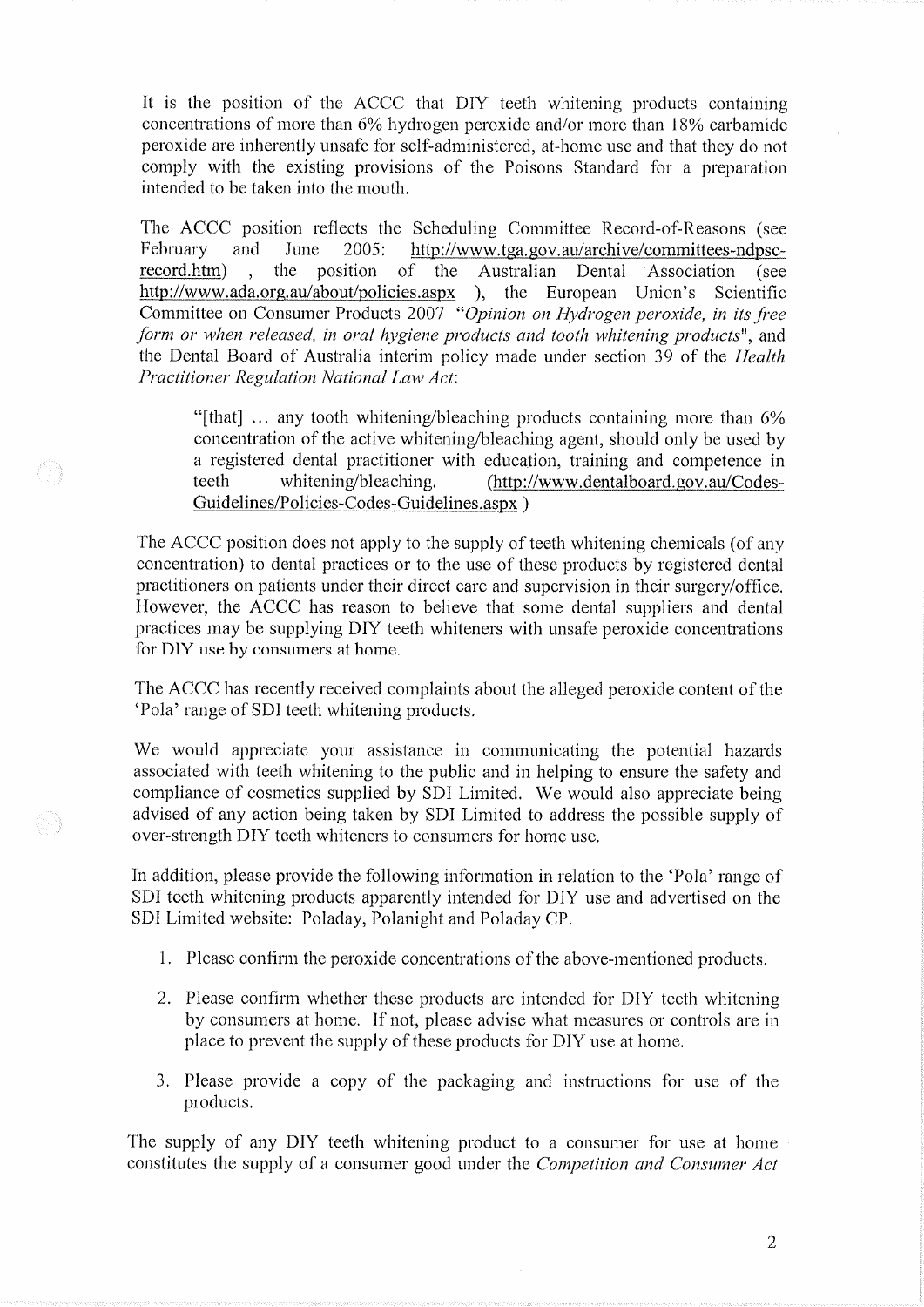2010 (CCA), whether supplied by cosmetic retailers, online traders, dental practices, pharmacies or beauty salons. Attachment A provides some additional information about the obligations of suppliers of teeth-whitening kits under the CCA.

Yours sincerely

Steve Hutchison

 $\langle \hat{U} \rangle$ 

0

Deputy General Manager Product Safety Branch